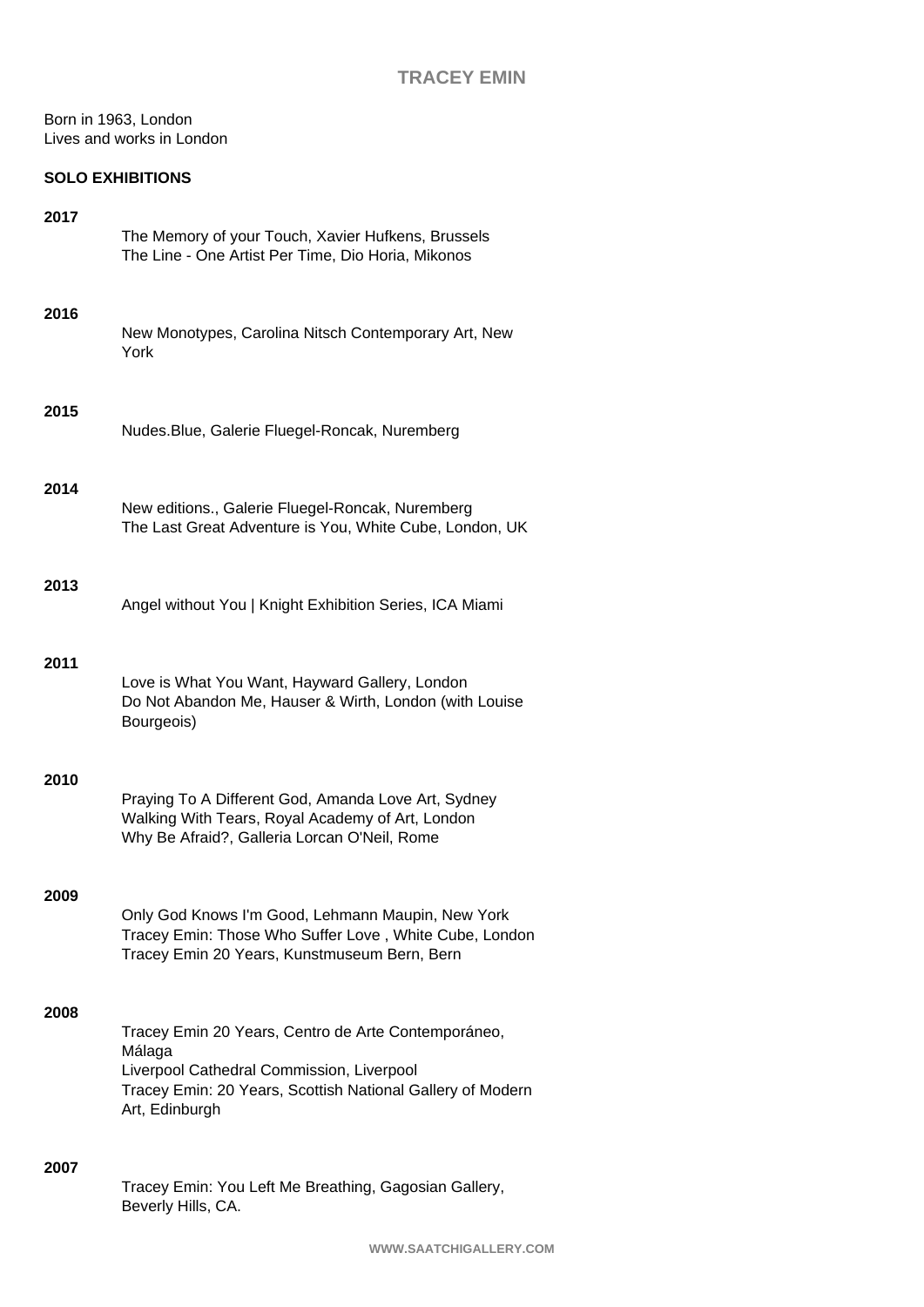|      | Tracey Emin: Borrowed Light, British Pavillion, 52nd<br>International Biennale di Venezia                                                                                                                                                                                                                                            |
|------|--------------------------------------------------------------------------------------------------------------------------------------------------------------------------------------------------------------------------------------------------------------------------------------------------------------------------------------|
| 2006 | More Flow, Galleria Lorcan O'Neill, Rome                                                                                                                                                                                                                                                                                             |
| 2005 | I Can Feel Your Smile, Lehmann Maupin, New York<br>When I Think About Sex, White Cube, London<br>Death Mask, National Portrait Gallery, London                                                                                                                                                                                       |
| 2004 | Tracey Istanbulda, Platform Garanti Contemporary Art<br>Center, Istanbul<br>Tracey Emin, BP British Art Displays, Tate Britain, London<br>I'll Wait For You In Heaven, Galleria Lorcan O'Neill, Rome<br>Can't See Past My Own Eyes, Sketch, London<br>Fear, War And The Scream, Roslyn Oxley, Sydney and City<br>Gallery, Wellington |
| 2003 | Menphis, Counter Gallery, London<br>Tracey Emin, Art Gallery of New South Wales, Sydney                                                                                                                                                                                                                                              |
| 2002 | This is Another Place, Modern Art Oxford, Oxford<br>Ten Years. Tracey Emin, Stedelijk Museum, Amsterdam<br>I Think it's in my head, Lehmann Maupin, New York<br>Tracey Emin Showreel, The Genesis Cinema, London<br>Tracey Emin, Haus der Kunst, Munich                                                                              |
| 2001 | Tracey Emin You forgot to kiss my soul, White Cube,<br>London                                                                                                                                                                                                                                                                        |
| 2000 | Love is a Strange Thing, Fig.1, London<br>What Do You Know About Love, Carlier/Gebauer, Berlin                                                                                                                                                                                                                                       |
| 1999 | Tracey Emin Every Part of Me's Bleeding, Lehmann Maupin,<br><b>New York</b>                                                                                                                                                                                                                                                          |
| 1998 | Sobasex (My Cunt is Wet with Fear), Sagacho Exhibition<br>Space, Tokyo<br>Cunt Vernacular, Carlier Gebauer, Berlin<br>I Need Art Like I Need God, Gesellschaft für Aktuelle Kunst,                                                                                                                                                   |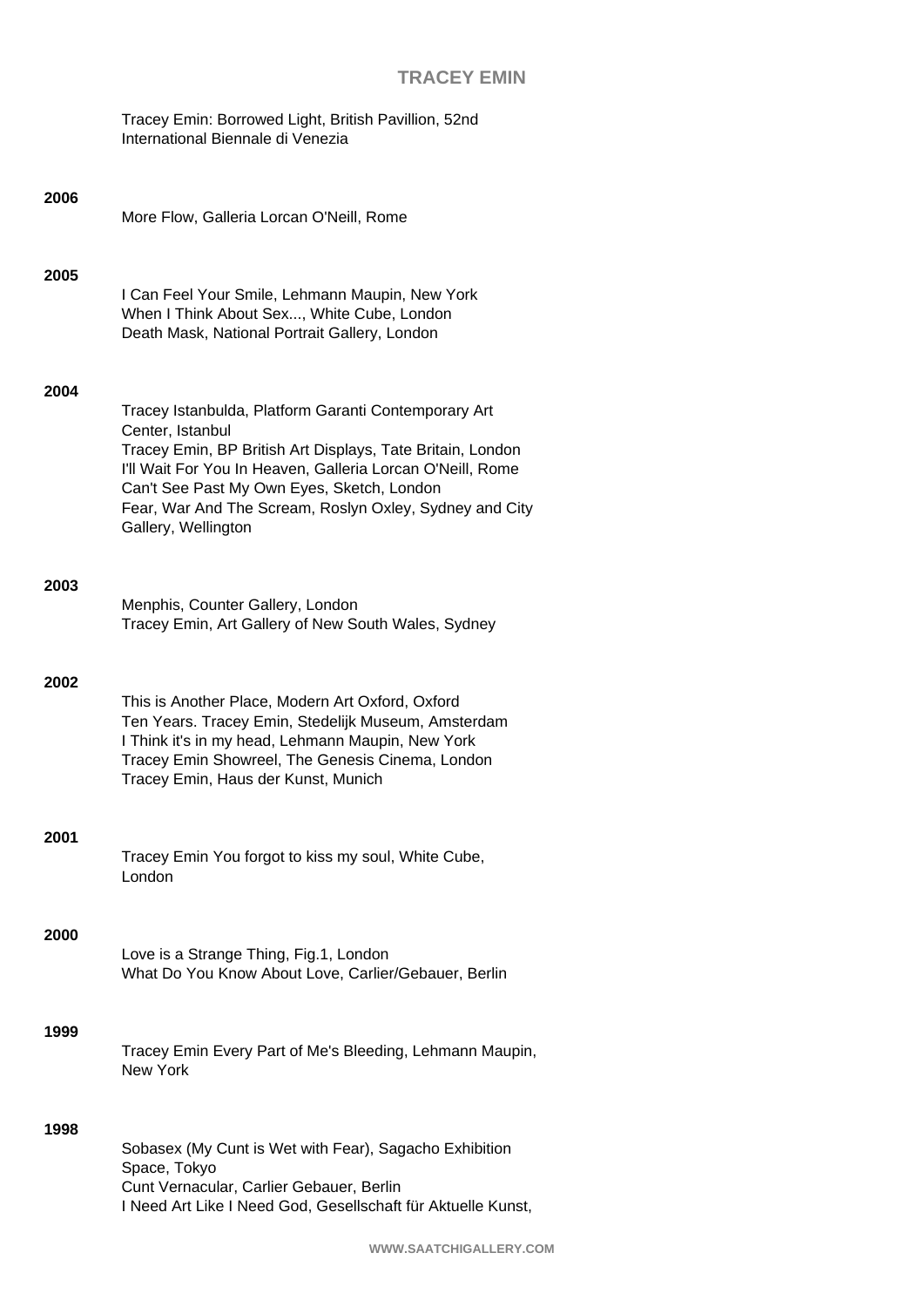| Bremen                                     |  |  |
|--------------------------------------------|--|--|
| Tracey Emin, Galerie Philippe Rizzo, Paris |  |  |

#### **1997**

Solo Exhibition, Moo Gallery, Helsinki I Need Art Like I Need God, South London Gallery, London Istanbul Biennial, Pera Palace Hotel, Turkey

#### **1996**

It's not me that's crying, it's my soul, Galerie Mot & Van den Boogaard, Brussels Exorcism of the Last Painting I Ever Made, Galleri Andreas Brändström, Stockholm Solo Exhibition, Habitat, London

#### **1995**

Tracey Emin Museum, 221 Waterloo Road, London SE1 (closed 1998)

#### **1994**

Art Cologne, Sponsored Artist, Jay Jopling/White Cube, **Cologne** Exploration of the Soul - Journey Across America, Readings

at the following locations: Rena Bransten, San Francisco; Regen Projects, Los Angeles; Museum of Contemporary Art, San Diego; David Klein Gallery, Detroit; Mattress Factory, Pittsburgh; Sandra Gering Gallery, New York and White Columns, New York

#### **1993**

My Major Retrospective, Jay Jopling/White Cube, London From Army to Armani, Analix Gallery, Geneva (with Sarah Lucas) The Shop, 103 Bethnal Green Road, London (with Sarah Lucas)

### **GROUP EXHIBITIONS**

### **2019**

MOMART Christmas Cards, Alpha 137 Gallery Valentine for Mr./Ms. Wonderful: Unforgettable Fine Art Gifts, Alpha 137 Gallery Collectible Artist Books: "I have always thought of Paradise as a kind of library" - Jorge Luis Borges, Alpha 137 Gallery The Female Emperor, Alpha 137 Gallery Works for \$2,500 & under, Alpha 137 Gallery, New York Artists Skates, Plates & Design Objects, Alpha 137 Gallery Small Sculptures Big Artists, Alpha 137 Gallery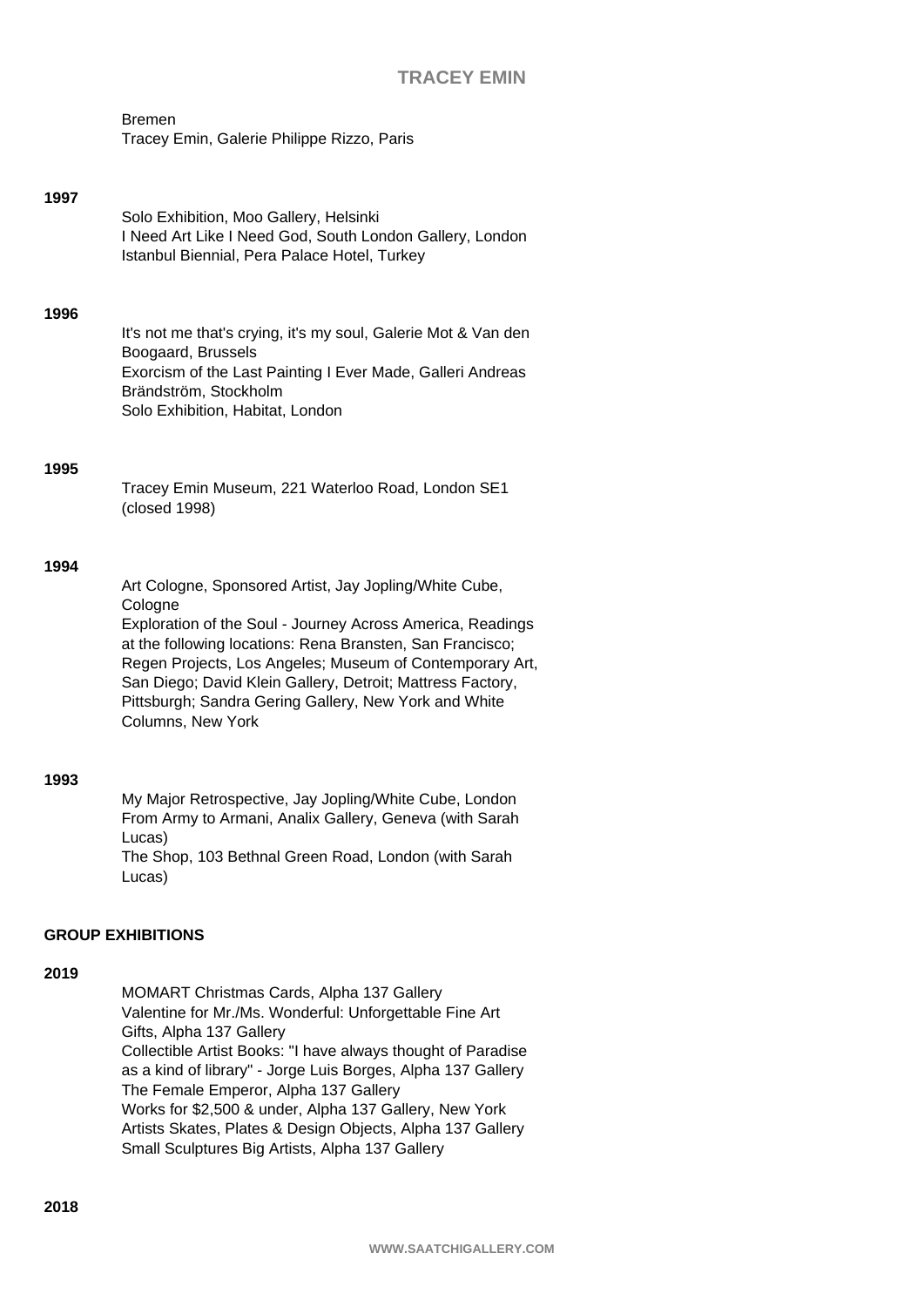Christmas Exhibition and Carols, Tanya Baxter Contemporary, London Staff Favorites II, Alpha 137 Gallery, New York Staff Favorites I, Alpha 137 Gallery, New York Autumn Contemporary - Gstaad, Switzerland, Maddox Gallery, Gstaad Contemporary Magic : A Tarot Deck Art Project, ART CAPSUL, New York Remembering Tomorrow: Artworks and Archives, White Cube, Hong Kong Rare, Collectible and Historic Modern & Contemporary Art Posters, Alpha 137 Gallery Summer Contemporary - Westbourne Grove, Maddox Gallery, London A Time Capsule, Parkett, Zurich Made in Britain (Figurative), Fairhead Fine Art Limited Pop Art, MLTPL Hang-Up Collections Spring Edition 2018, Hang-Up Gallery, London The Art of Money, Alpha 137 Gallery Gifts of Love for Lovers of Art, Alpha 137 Gallery Dedicated by the Artist, Alpha 137 Gallery BRIT ART, Rhodes, London Winter Exhibition: Post-War Meets Today, Robert Fontaine **Gallery** 

### **2017**

IN FACT, Elgiz Museum, Istanbul Christmas Exhibition, Tanya Baxter Contemporary, London Reasons to be cheerful!, Robert Eagle Fine Art, London Recent Acquisitions, Faurschou Foundation, Nordhavn WORD UP, EHC Fine Art Rare Art Historical Ephemera from our private collection, Alpha 137 Gallery Proof of Life, Neues Museum Weserburg Bremen, Bremen, Germany

## **2016**

Festive Christmas Exhibition, Tanya Baxter Contemporary, Hong Kong Christmas Exhibition, Tanya Baxter Contemporary, London britARTnia, Opera Gallery, London Frieze Collector's Preview, Tanya Baxter Contemporary, London ICON, Candida Stevens Gallery, Chichester, West Sussex Inaugural Exhibition | TRUST ME IF YOU CAN'T, SABSAY, Copenhagen GLASSFEVER - Contemporary Art in Glass, Fondazione Berengo, Dordrecht Post Revolution Meets Post-War Contemporary, Tanya Baxter Contemporary, Hong Kong

Summer Exhibition 2015, Royal Academy of Arts, London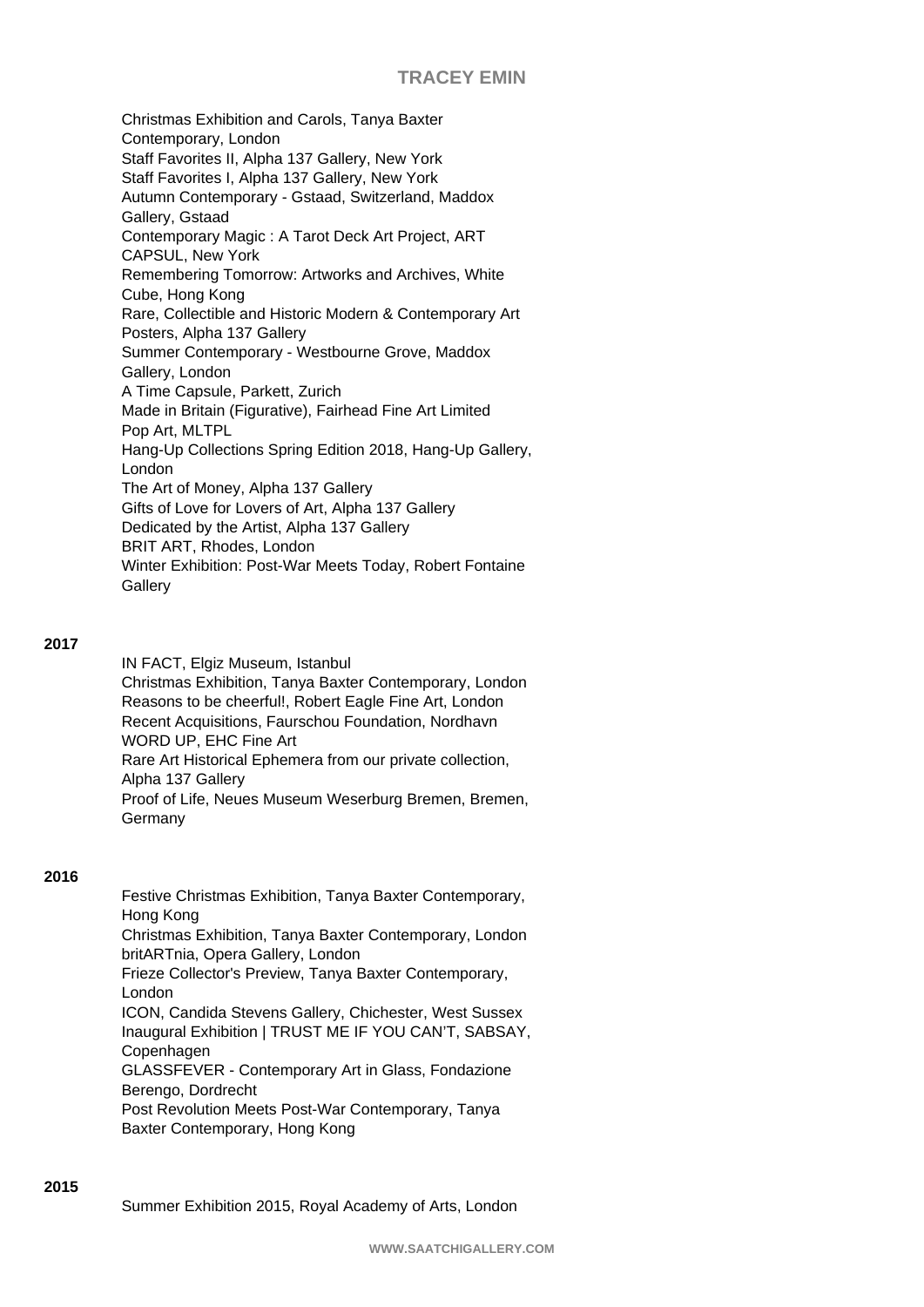Summer-Accrochage 2015, Galerie Fluegel-Roncak, Nuremberg Accrochage – Spring Group Show 2015, Galerie Fluegel-Roncak, Nuremberg

### **2014**

Readykeulous by Ridykeulous: This is What Liberation Feels Like™, ICA Philadelphia, Philadelphia

## **2013**

The Art of Chess, NextLevel Galerie, Paris

#### **2012**

Together we connect, Anima Gallery, Doh

## **2011**

Saatchi Gallery In Adelade: British Art Now, Art Gallery Of South Australia, Australia Crossing Centuries, ASC Gallery, London Text/Video/Female: Art After 60's, PKM Gallery, Seoul Watercolour, Tate Britain, London The Shape We're In (Camden), 176 Zabludowicz, London Moving Portraits, De La Warr Pavillon, Bexhill-on-Sea

### **2010**

The Body in Women's Art Now, New Hall Art Collection, **Cambridge** Contemporary Magic: A Tarot Deck Art Project, The National Arts Club, New York Make Room, New Art Gallery, Walsall No New Thing Under the Sun, Royal Academy of Arts, London Move: Choreographing You, Hayward Gallery, London House of the Noble Man, Zabludowicz Collection, London Just Love Me, MUDAM, Luxembourg Do Not Abandon Me, Carolina Nitsch Project Space, New York Cream, KIASMA, Helsinki The Body in Women's Art Now, Rollo Contemporary Art, London Kupferstichkabinett: Between Thought and Action, White Cube, London The Tell-Tale Heart (Part 2), James Cohan Gallery, New York Emporte-moi/Sweep me off my feet , Musée d'Art Contemporain du Val de Marne, Vitry en Seine Naked, Jensen Art Gallery, Auckland I Love You, Aarhus Kunstmuseum, Aarhus Peeping Tom, Vegas Gallery, London Desire, Blanton Museum of Art, Texas Mat Collishaw, Tracey Emin & Paula Rego: At the Foundling, Foundling Museum, London, Foundling Museum,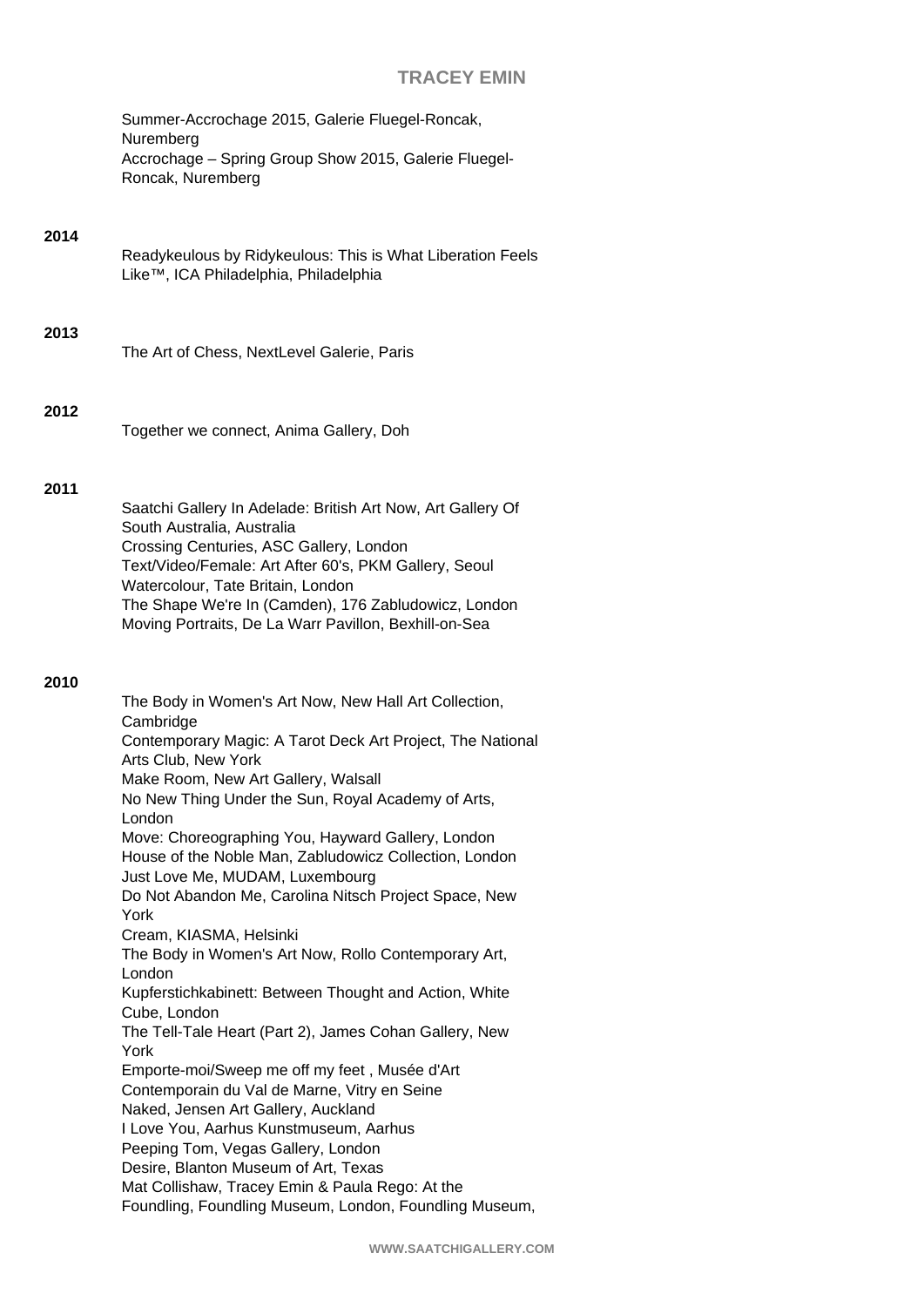London

Sur le Dandysme Aujourd'hui, Centro Galego de Arte Contemporanea, Santiago de Compostela

## **2009**

Earth: Art of A Changing World GSK Contemporary, Royal Academy of Art, London Performa 09 Biennial, New York In Stitches, Lelia Taghinia-Milani Heller Gallery, New York Cocker Spaniel and Other Tools for International Understanding, Kunsthalle zu Kiel, Kiel Coeur de Femme, Galerie Sophie Scheidecker, Paris A Room of Her Own, McClain Gallery, Texas Pop Life, Tate Modern, London Emporte-moi/Sweep me off my feet , Musée National des Beaux-Arts de Québec, Québec Collecting Lines: Selected Works from the Geoff & Vicki Ainsworth Collection , Maitland Regional Art Gallery, New South Wales Once Upon a Time...Artists and Storytelling, Courtauld Institute of Art, Somerset House, London Eat Me, Drink Me , Goss-Michael Foundation Collection, Dallas. Making of Art, Schirn Kunsthalle, Frankfurt The Kaleidoscopic Eye. Thyssen-Bornemisza Art Contemporary Collection, Mori Art Museum, Tokyo Inspired , Mitchell Library, Glasgow Silent Writings, Louis Vuitton Espace, Paris 'With You I Want to Live: An Exhibition of Paintings, Sculpture, and Photographs from the Collections of Gordon Locksley & George T. Shea and Francie Bishop Good & David Horvitz', Museum of Art, Fort Lauderdale, Florida Being British, Stephen Lawrence Gallery, London HARD/Soft, National Arts Club, New York, NY Talk Dirty to Me, Larissa Goldston Gallery, NY JEFFMUTE, Musee d'Art Moderne et Contemporain / MAMCO, Geneva Tracey Emin, Guy Limone, DeAnna Maganias, Jorge Pardo, Angelo Plessas, Rebecca Camhi Gallery, Athens Swingtime: Freestyle, Charlotte Fogh Contemporary, Aarhus

### **2008**

Creative Cities, (piece from Fourth Plinth), Kunstmuseet Køge Skitsesamling, Denmark ShContemporary 2008 The Asia Pacific Art Fair, Shanghai Folkestone Triennial: Tales of Time and Space, Folkestone, Kent. Summer Exhibition 2008, (Curator) Royal Academy of Arts, London You Dig The Tunnel, I'll Hide The Soil, White Cube Hoxton Square and Shoreditch Town Hall, London. Love, Touring show: National Gallery, London; Laing Art Gallery, Newcastle and Bristol's Museums, Galleries &

Archives Five Portraits, De Hallen, Haarlem, Netherlands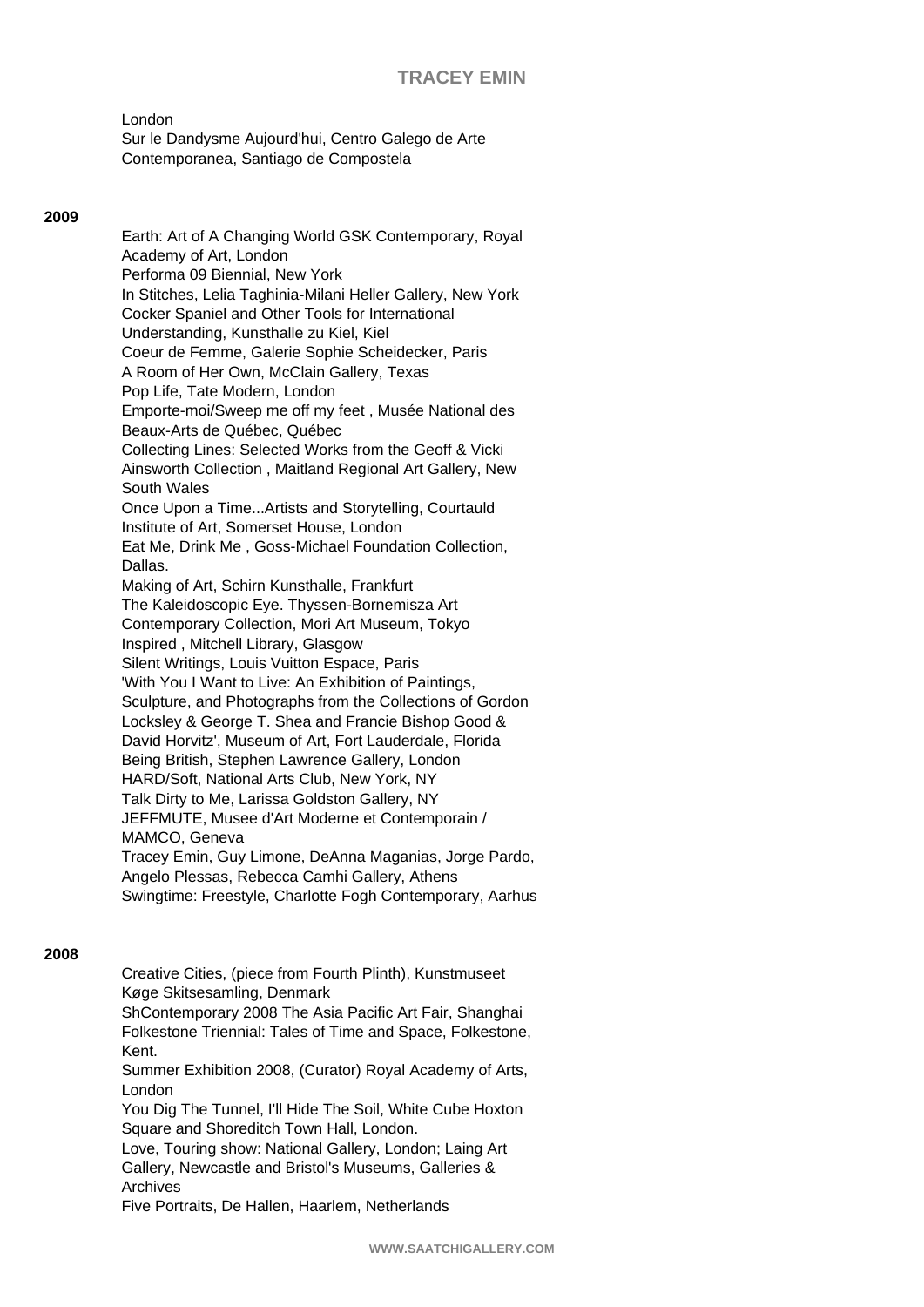Drawn from the Collection: 400 Years of British Drawing, Tate Britain, London Coriander Plus (curated by Sir Peter Blake), Intercontinental Park Lane, London Fourth Plinth, National Gallery, London

## **2007**

True Romance, Kunsthalle Wien, Vienna Summer Exhibition 2007, Royal Academy of Arts, London The Naked Portrait, Scottish National Gallery, Edinburgh Lights, Camera Action: Artists' Films for the Cinema, Whitney Museum of American Art, Whitney Mima Collection: Selected Works, Middlesbrough Institute of Modern Art, Middlesbrough

### **2006**

Aftershock: Contemporary British Art 1990-2006, Guangdong Museum of Art, Guangzhou; Capital Museum, Beijing Touch My Shadows, Centre for Contemporary Art Ujazdowski Castle, Warsaw In the darkest hour there may be light: Works from Damien Hirst's murderme collection, Serpentine Gallery, London I'm Sorry, Pilar Parra & Romero Galeria de Arte, Madrid Hot/Cold - Summer Loving, Zacheta National Gallery of Art, Warsaw Motion on Paper, Ben Brown Fine Arts, London Summer Exhibition 2006, Royal Academy, London The Other Side #2 - Radical Pursuits: Delights in the subversive and sublime, Tony Shalfrezi Gallery, New York Youth of Today, Schirn Kunsthalle, Frankfurt The Devil of the Fireplace, Claudia Gian-Ferrari, La Triennale di Milano Drawing Inspiration, Abbot Hall Art Gallery, Kendal For All Audiences, Sala Rekalde, Bilbao You'll Never Know. Drawing and Random Interference, Harris Museum and Art Gallery, Preston; Glynn Vivian Gallery, Swansea; The Lowry, Salford; New Art Gallery, Walsall; Tullie Mouse Museum and Art Gallery, Carlisle LOVE!, Ferragamo Gallery, New York

### **2005**

Women's Film Festival, ICA, London IMAGINE A WORLD..., Bargehouse, London Looking at Words. The Formal Presence of Text in Modern and Contemporary Works on Paper, Andrea Rosen Gallery, New York Sketch in Motion: A Group Exhibition of Artists' Animation, Sketch, London The Wonderful Fund On Tour, Le Musée de Marrakech, Marrakech Video II: Allegory, NRW-Furum Kultur und Wirtschaft, **Dusseldorf** Super!: First Triennial for Contemporary Art, Fashion and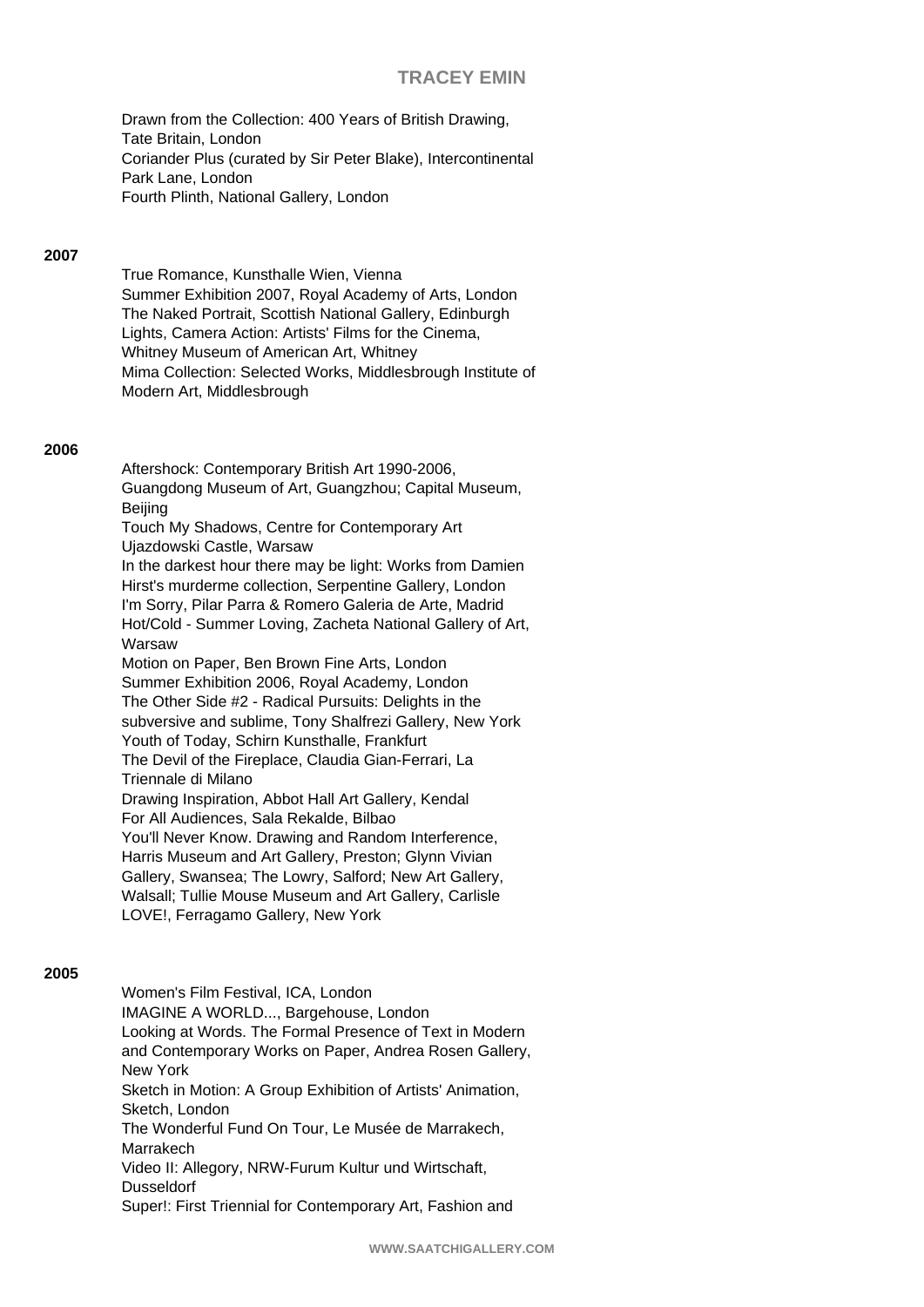Design, Z33, Hasselt Realit;)t. 30 Videoarbeiten aus der Sammlung Goetz in München. Von Olaf Breuning bis Sam Taylor-Wood, Seedamm Kulturzentrum, Pfaffikon Summer Exhibition 2005, Royal Academy of Arts, London Body: New Art from the UK, Vancouver Art Gallery, Vancouver Kiss the Frog! The Art of Transformation, National Museum of Art, Oslo Identity and Nomadism, Palazzo delle Papesse, Siena 25. Twenty-five Years of the Deutsche Bank Collection, Deutsche Guggenheim, Berlin Revelation. Reflecting British Art in the Arts Council Collection, Laing Art Gallery, Newcastle and The Lowry, Manchester Death Mask by Tracey Emin, National Portrait Gallery, London God Is Bored Of Us II, FMCG, London Enchante Chãteau, MAMCO, Geneva Munch Revisited, Henie Onstad Kunstcenter, Oslo On Love, Museum Het Domein, Sittard 'Bock mit Inhalt' - Summer Exhibition, Stedelijk Museum, Amsterdam London Calling. Y[oung] B[ritish] A[rtists] Criss-Crossed, Galleri Kaare Berntsen, Oslo Vivisección, Dibujo Contemporáneo, Museo de Arte Carrillo Gil, Mexico City Mé-tissages, MIAT, Museum voor Industriële Archeologie en Textiel, Ghent Top Spot, Berlin Film Festival, Berlin Critic's Choice, FACT, Liverpool

### **2004**

The Christmas Exhibition 2004, Edinburgh Printmakers, Edinburgh Fonetography, AOP Gallery, London 1st International Biennial of Contemporary Art of Sevilla, Monastry of the Cartuja of Sanat Maria de las Cuevas, Seville Printers Inc.: Recent British Prints, Manchester Art Gallery, Manchester; Brewhouse Theatre; Arts Centre, Taunton and Park Gallery, Falkirk Seven Sins, Museo d'Arte Moderna e Contemporanea, Bolzano Einleuchten, Museum der Moderne, Salzburg Summer Exhibition, Royal Academy of Arts, London The Other Flower Show, Victoria & Albert Museum, London Stranger Than Fiction, Leeds Art Gallery, Leeds; Tulie House, Carlisle; Ferens Art Gallery, Hull; Nottingham Castle, Nottingham; Brighton Museum and Art Gallery, Brighton La Collection d'Art Contemporain d'Agnes B, Les Abattoirs, Toulouse Tracey Emin and David Hockney Drawings, Museo de Bellas Artes, Santiago Tracey Emin, Gillian Wearing and Dick Matena, Frans Hals Museum, Haarlem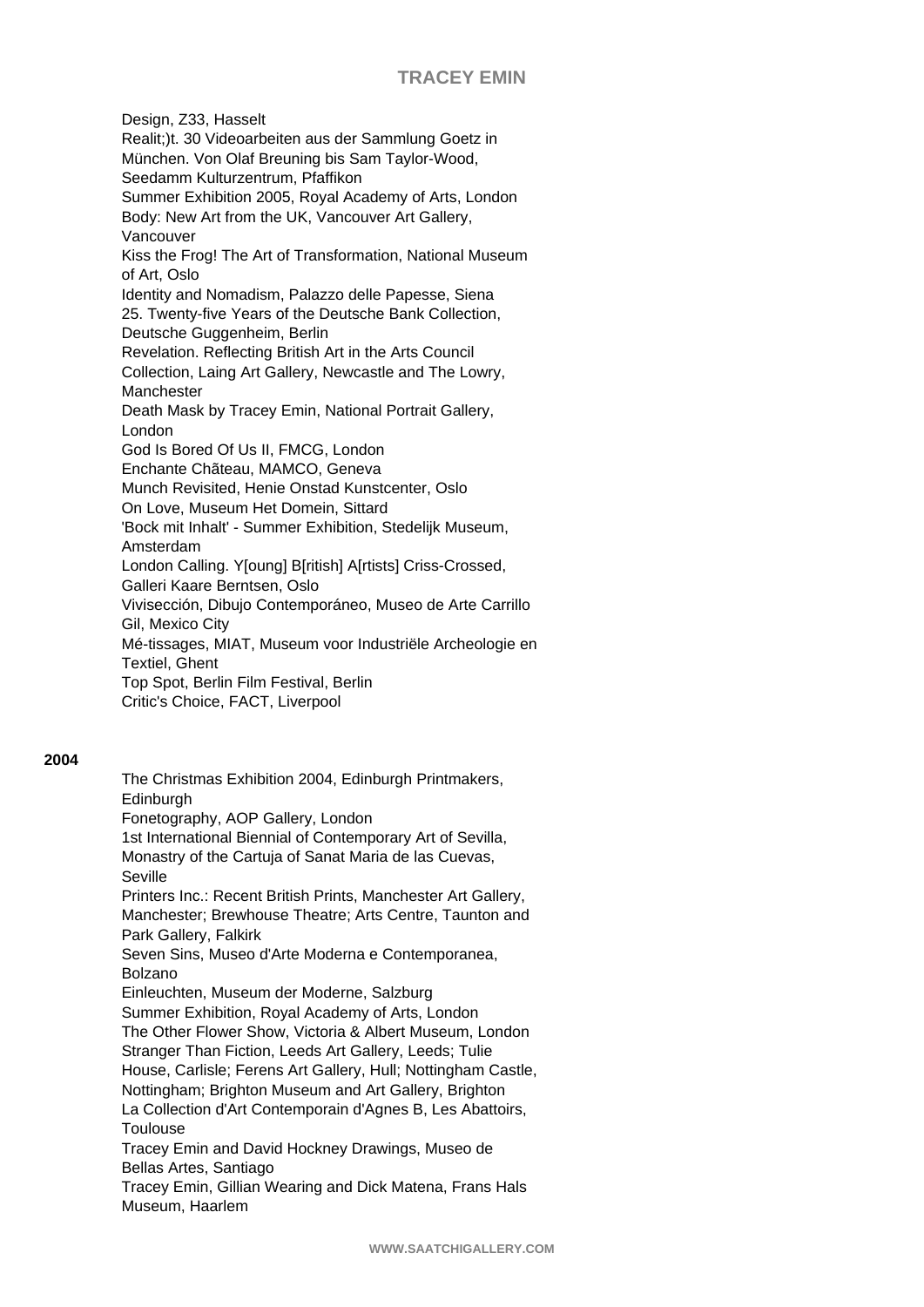See It…Read It, Draíocht, Dublin Secrets of the '90s, Museum voor Moderne Kunst Arnhem, Arnhem Social Strategies. Redefining Social Realism, Schick Art Gallery, Skidmore College, New York

## **2003**

Social Strategies. Redefining Social Realism, The Richard E. Peeler Art Center, DePauw University, Greencastle (Indiana); University Art Museum, University of California, Santa Barbara; University Galleries, Illinois State University,Normal (Illinois); Schick Art Gallery, Skidmore College, New York, The Newcomb Art Gallery, Tulane University, New Orleans and University Art Museum, Santa Barbara Tracey Emin, Luigi Ontani, Kiki Smith, Cerith Wyn Evans,Galleria Lorcan O'Neill, Rome Flexible 4: Identities, Whitworth Art Gallery, Manchester; Nederlands Textielmuseum, Tilburg, Kunsthalle Brandts Klaedefabrik, Odense and Landesgalerie Linz am Oberösterreichischen Landesmusem, Linz Happiness: A Survival Guide for Art and Life, Mori Art Museum, Tokyo Fast Forward - Media Art, ZKM, Karlsruhe FRESH: Contemporary British Artists in Print, Edinburgh Printmakers, Edinburgh Just Love Me; Post-Feministic Art of the 1990s, Bergen Art Museum, Bergen A Bigger Splash: British Art from Tate 1960–2003, OCA & ITO, São Paulo Game Over, Grimm Rosenfeld, Munich Independence, South London Gallery, London The Happy Couple, Cartwright Hall Art Gallery, Bradford Il racconto del filo, Museo di Arte Moderna, Trento Europe Exists, Macedonian Museum of Contemporary Art, **Thessaloniki** Let's See the Nature in You, Pepperton Gallery, London Tactics of the Ego, Stiftung Wilhelm Lehmbruck Museum, Duisburg Micro/Macro, The Budapest Kunsthalle, Budapest Words from the Arts Council Collection, The Harris Museum and Art Gallery, Preston The Map Is Not The Territory III, James Hockey Gallery, Farnham and The Surrey Institute of Art & Design, Franham En Route, De Hallen, Haarlem

## **2002**

Face Off, Kettle's Yard, Cambridge Rapture: Art's Seduction by Fashion Since 1970, Barbican Art Gallery, London The Ink Jetty, Neon Gallery, London Shine, St Pancras Chambers, London The Glory of God: New Religious Art, St. Peter's Church, Liverpool Disturb, 1st Public School of Hydra, Hydra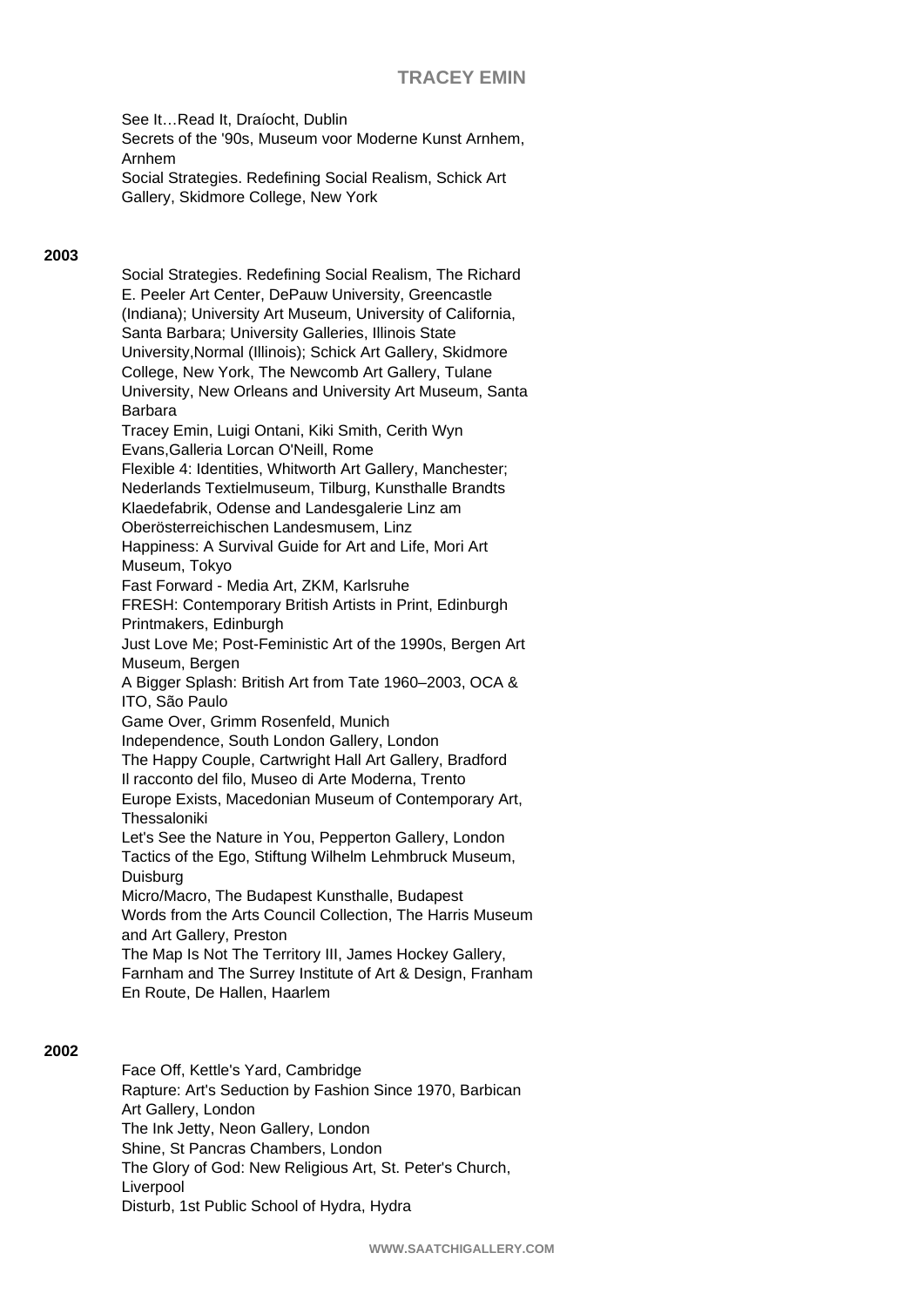Die Wohltat der Kunst: PostFeministische Positionen der neunziger Jahre aus der Sammlung Goetz, Staatliche Kunsthalle, Baden-Baden Fusion Cuisine, Deste Foundation, Centre for Contemporary Art, Athens Public Affairs. Von Beuys bis Zittel: Das Offentliche in der Kunst, Kunsthaus, Zurich New Religious Art 1992-2002, Henry Peacock Gallery, London Landscape, Saatchi Gallery, London The Rowan Collection. Contemporary British & Irish Art, Irish Museum of Modern Art, Dublin

#### **2001**

Trans Sexual Express, Centro de Arte de Santa Monica, Barcelona; Palacio Municipal de Exposiciones, Corunna and Mucsarnok, Budapest For the Love of Dog, Pump House Gallery, London Printers Inc., The Gallery, Stratford-upon-Avon Read-Only Memory, Mead Gallery, Warwick Arts Centre, University of Warwick, Coventry Televisions, Kunsthalle Wien, Vienna Video Project Space, Anthony Wilkinson Gallery, London In Formation, Percy Miller Gallery, London For the love of dog, Pump House Gallery, London At Sea, Tate Liverpool, Liverpool Tattoo Show, Modern Art Inc., London Summer Exhibition, Royal Academy of Arts, London Freestyle. Werke Aus der Sammlung Boros, Museum Morsbroich, Leverkusen Century City, Tate Modern, London Insider Trading: Profit Without Honour, Mandeville Hotel, London London Nomad, Beit Zeinab Khatoun, a seminar on Contemporary Curatorial Practice at the American University Cairo Biennale, Cairo

### **2000**

Peter Blake: About Collage, Tate Gallery, London Nurture and Desire, Hayward Gallery, London Sex and the British: Slap & Tickle - A perspective on the sexual content of British Art since the 1960s, Gallerie Thaddaeus Ropac, Salzburg and Gallerie Thaddaeus Ropac, Paris Gut Aufgelegt, Kunsthaus, Hamburg Drawings, Sommer Contemporary Art, Tel Aviv Drawings, Taché-Lévy Gallery, Brussels Potent Present. Selections from the Vicki and Kent Logan Collection, Logan Galleries, California College of Arts and Crafts, San Francisco ManMoMa. A Thick Bloke Kicking a Dog to Death, The International 3 Summer Fête, Fairfield, Manchester From Face to Face. Mimics – Gestures – Emotions, Städtisches Museum Leverkusen Schloß Morsbroich, Leverkusen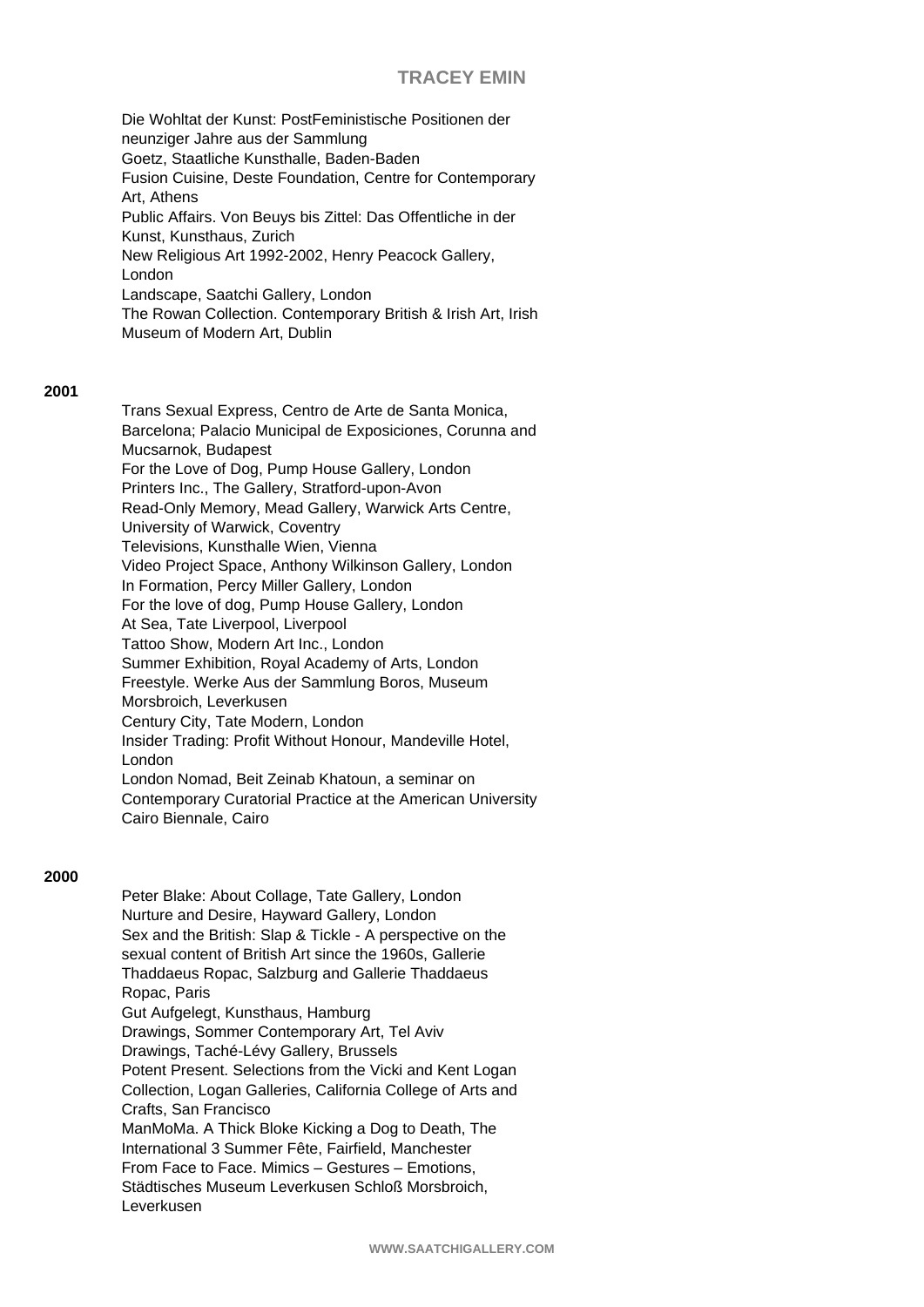Out There, White Cube, London Art in Sacred Spaces, St. Mary's Church The British Art Show 5, The Scottish National gallery of Modern Art, Edinburgh (National Touring Exhibitions) Diary, Cornerhouse, Manchester, (Toured to Firstsite, Colchester)

#### **1999**

Hundstage, Gesellschaft für Aktuelle Kunst, Bremen Imagen em Movimento. Moving Image, Chiva [S]ynergies Art, São Paulo Art Lovers, The Liverpool Biennial of Contemporary Art, Compton House, Liverpool Turner Prize, Tate Gallery, London Now It's My Turn to Scream. Works by Contemporary British Artists from the Logan Collection, Haines Gallery, San Francisco Self Evident, Vaknin Schwartz, Atlanta Temple of Diana, The Blue Gallery, London Sweetie, The British School at Rome, Rome Video Festival, Riccione TTV, Riccione

#### **1998**

Printers Inc.: Recent British Prints, Hayward Gallery, London; Edinburgh College of Art, Edinburgh; Rhyl Library, Museum and Art Centre, Rhyl; The Gallery, Stratford-Upon-Avon; Bury Art Gallery & Museum, Bury; Manchester Art Gallery, Manchester; Brewhouse Theatre, Arts Centre, Taunton and Park Gallery, Falkirk 10 SupaStore Supastars, SupaStore at Tomato, London Made in London. An exhibition of works by London based artists made in the 1990s, Museu da Electricidade, Lisboa Pandaemonium, London Electronic Arts Gallery, London UK Maximum Diversity, Galerie Krinzinger, Benger Fabrik Bregenz, Bregenz The Colony Room 50th Anniversary Art Exhibition, A22 Projects, London Hidden Desires And Images, Art Dynamics, Tayayo Lida, Tokyo Emotion. Young British and American Art from the Goetz Collection, Deichtorhallen, Hamburg Personal Effects, Spacex Gallery, Exeter and Angel Row Gallery, Nottingham Loose Threads, Serpentine Gallery, London Life is a Bitch, De Appel, Amsterdam La Biennale de Montreal: Dream Catchers, Centre International D'Art Contemporain de Montreal, Montreal Sam Taylor-Wood, Tracey Emin, Gillian Wearing, Marc Quinn, Galerija Dante Marino Cettina, Umag Live and Let Die Apex Art C.P., New York Beach Life, Upper Street, London (one day event) Real Life, Galleria S.A.L.E.S., Rome The Human Factor, Achenbach Kunsthandel, Düsseldorf English Rose in Japan, Ginza Art Space Shiseido, Tokyo Art from the UK: Angela Bulloch, Willie Doherty, Tracey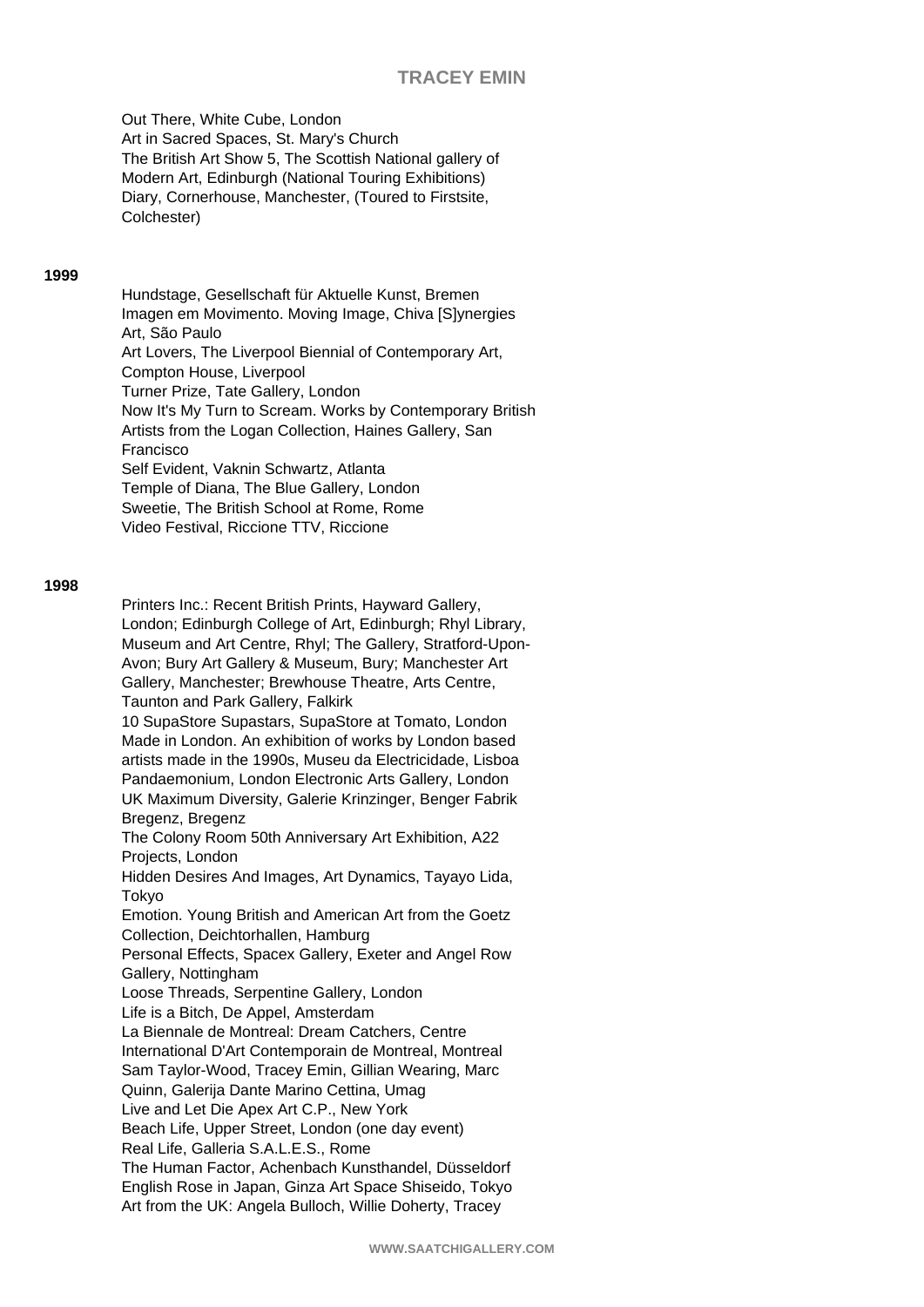Emin, Sarah Lucas, Sam Taylor-Wood, Sammlung Goetz, Munich

#### **1997**

Ca-Ca Poo-Poo, Kölnischer Kunstverein, Cologne History. Image-based work in Britain in the late 20th Century, The Ferens Art Gallery, Kingston Upon Hull (and UK tour) Craft, Richard Salmon, London Real Art for Real Women, ICA, London Absolute Secret, Royal College of Art, London Private Face. Urban Space, Old Gasworks, Athens and Rethymnon Centre for Contemporary Art, Rethymnon Kunst..Arbeit, 1st Presentation of the Bnks Collection, Südwest LB, Stuttgart Tales from the City, Stills Gallery, Edinburgh Sensation, Royal Academy of Arts, London and Hamburger Bahnhof, Berlin, 1998-99 between the devil and the deep (blue) sea, MUU Gallery, Helsinki Package Holiday, Hydra Workshops, Hydra Time Out, Kunsthalle Nürnberg, Nuremberg Summer Love, Fotouhi Cramer Gallery, New York Urban Legends, Staatliche Kunsthalle, Baden-Baden Dissolution, Laurent Delaye Gallery, London Such is Life, (Video programme), Serpentine Gallery Bookshop, London and Palais des Beaux Arts, Brussels Hypermnesiac Fabulations, The Power Plant, Toronto Slight, Norwich Gallery, Norwich and Collective Gallery, **Edinburgh** 

### **1996**

Full House, Kunstmuseum Wolfsburg, Wolfsburg Sad, Gasworks, London Life/Live, Musée d'Art Moderne de la Ville de Paris, Paris and Centro de Exposições do Centro Cultural de Belém, Lisbon The Aggression of Beauty, Galerie Arndt & Partner, Berlin Yerself is Steam, 85 Charlotte St., London A Grapefruit in the World Park, Transmission Gallery, Glasgow Other Men's Flowers, Aurel Scheibler, Cologne and The British School at Rome, Rome Faustrecht der Freiheit (Volkmann Collection), Kunstsammlung Gera, Berlin and Neues Museum Weserburg, Bremen Co-operators, Southampton City Art Gallery, Southampton

Loosy, Galerie Philippe Rizzo, Paris

### **1995**

Brilliant: New Art from London, Walker Art Centre, Minneapolis and Contemporary Arts Museum, Houston Brill: Works on Paper by Brilliant Artists, Montgomery Glasgow Fine Art, Minneapolis Mysterium Alltag, Kampnagel, Hamburg